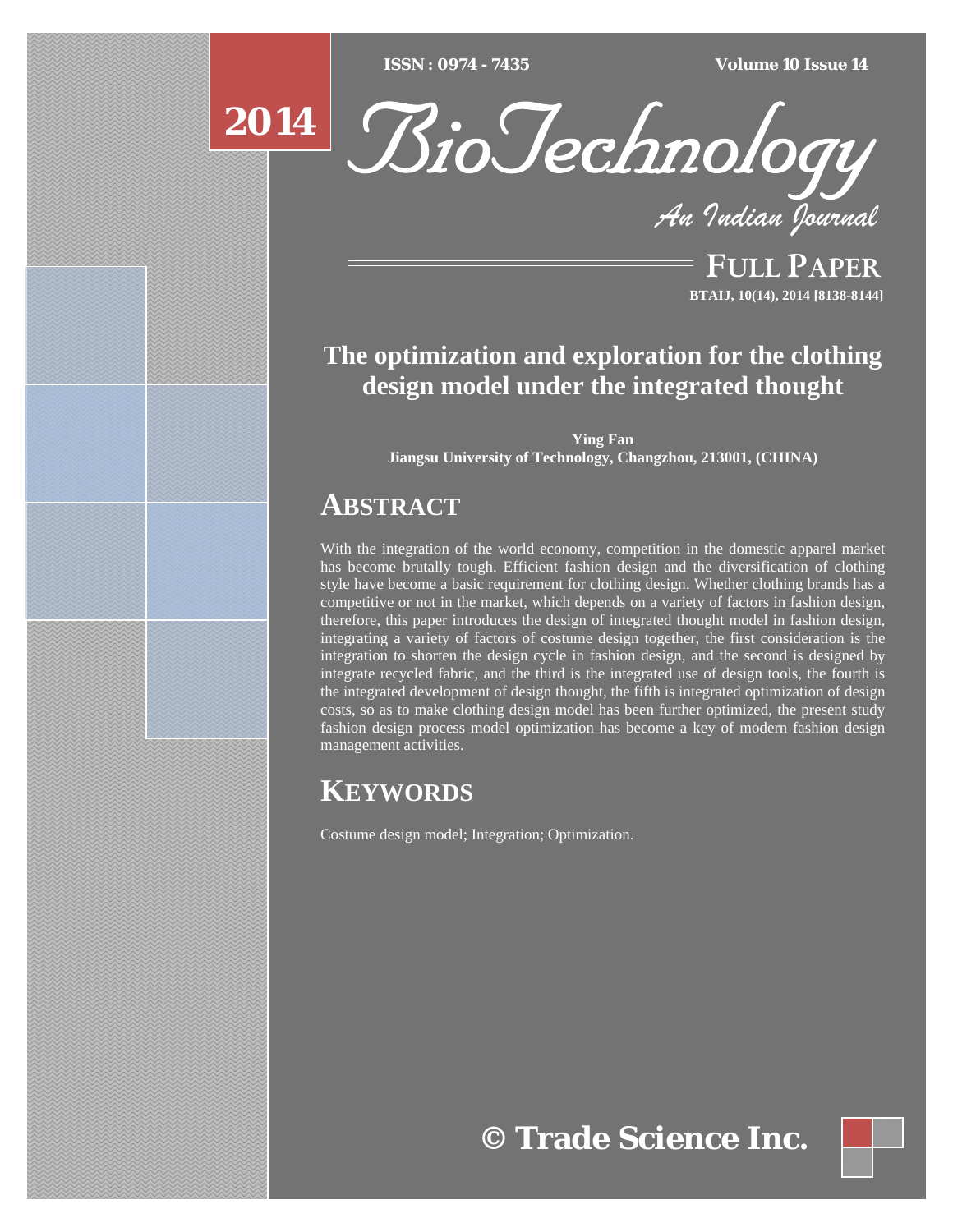#### **INTRODUCTION**

 Costume design process is the use of a variety of clothing knowledge, tailoring and sewing skills, many factors of considering such as the arts and the economy and so on, that were conceived in accordance with the requirements of design objects, and draw out the renderings, floor plans, according to the drawings for production, to complete the entire design process. It is thus clear that it would not be design without conceiving; it is impossible to produce good design without having a good idea, the application of aesthetic principles is essential in clothing design.

 The aesthetic principles for costume design in the design of integrated thinking can be introduced. The so-called "integrated" thought is also called the whole idea, refers to use the vision of "integrate" regarding some clothing design model or graphics as a whole, grasping the relationship between the known and the seeking, and resolving the problem by the way of conducting purposefully and consciously, which is starting from the overall approach, reflects a focus on the overall situation and take into consideration of the overall concept. About Integrated thinking is reflected in the clothing design, domestic scholars Jun Wang, whose paper, "Costume Design Process Model and Its Application Under the Integrated Environment" in January 2009, the paper proposes a new integrated thought in the process of costume design to replace the traditional design methods, the article also exemplifies the efficiency in the development process of integrated apparel design from the practice.

 On the basis of previous studies, in addition to using the integrated design approach to shorten the design cycle of fashion design, but also considering other integrated factors of optimizing the costume design model, and expecting to provide the appropriate advice for optimizing China's fashion design model through this research.

#### **OPTIMIZATION OF COSTUME DESIGN MODEL UNDER THE INTEGRATED THINKING**

 Costume design model allows further optimization of integrated thinking can be reflected in the following aspects: the first is the use of integrated design approach to shorten the design cycle of fashion design, reflecting the basic requirements of costume design's efficiency, in order to seize the clothing market to win opportunities; The second is the integrated recycle of design fabric, fabric is the foundation of costume design, meeting the market demand for the new trend by selecting appropriate fabrics to make secondary design is in line with the aesthetic principles of costume design; third is the integrated use of design tool, with the continuous development of modern computer technology, the efficiency of the costume design has a substantial increase by means of computer technology in the field of costume design, and promote the continuous development of the garment industry. The costume design model can be further fully optimized by making full use of modern computer technology in the costume design; The fourth is the integrated development of design concepts, which can draw on collective wisdom and absorb outstanding costume culture and thought, make fashion design model become more vigorously and vitalizingly; The fifth is the integrated optimization of design costs, which can reduce the cost of design.

### **Integrated shorten the design cycle**

With the accelerated integration of the global economy, costume markets have tendencies of a wide variety, high quality requirements, short lead times. Due to the rapid speed of development of computer networks and communications technology, making the clothing and fashion trends' speed of propagation becomes faster and faster, while clothing fashion cycles continue to shorten, and consumer tastes and demands in clothing continue to raise more to be higher. On the other hand, China has joined the WTO, it is not only have an opportunity, but also be confronted with a challenge. China's textile and garment industry will be confronted with unprecedented fierce competition in domestic and international markets intense environment. Multi-species, multi-color, high-quality and technological content of foreign products have brought a great impact on China's textile and garment industry, these fierce market competition and changes in the numerous textile design, production and management have put forward on how to adapt the problems quickly, therefore, resulting in a clear and effective strategic approach of "rapid response". As early as January 2009. Domestic scholars, such as Jun Wang etc. have proposed a new model for optimizing garment design process in "Costume Design Process Model and Its Application Under the Integrated Environment", which is means that the upcoming integrated design instead of traditional serial design methods, so that the garment design process can be effectively shortened. Jun Wang and other person's experiments also verified the practical value for the development process of integrated costume design, they found clothing design time under the concurrent design of the new model is significantly less than in the traditional serial design model. The following Figure 1 is an illustration of two design development process.



**Figure 1: The development process of traditional serial design**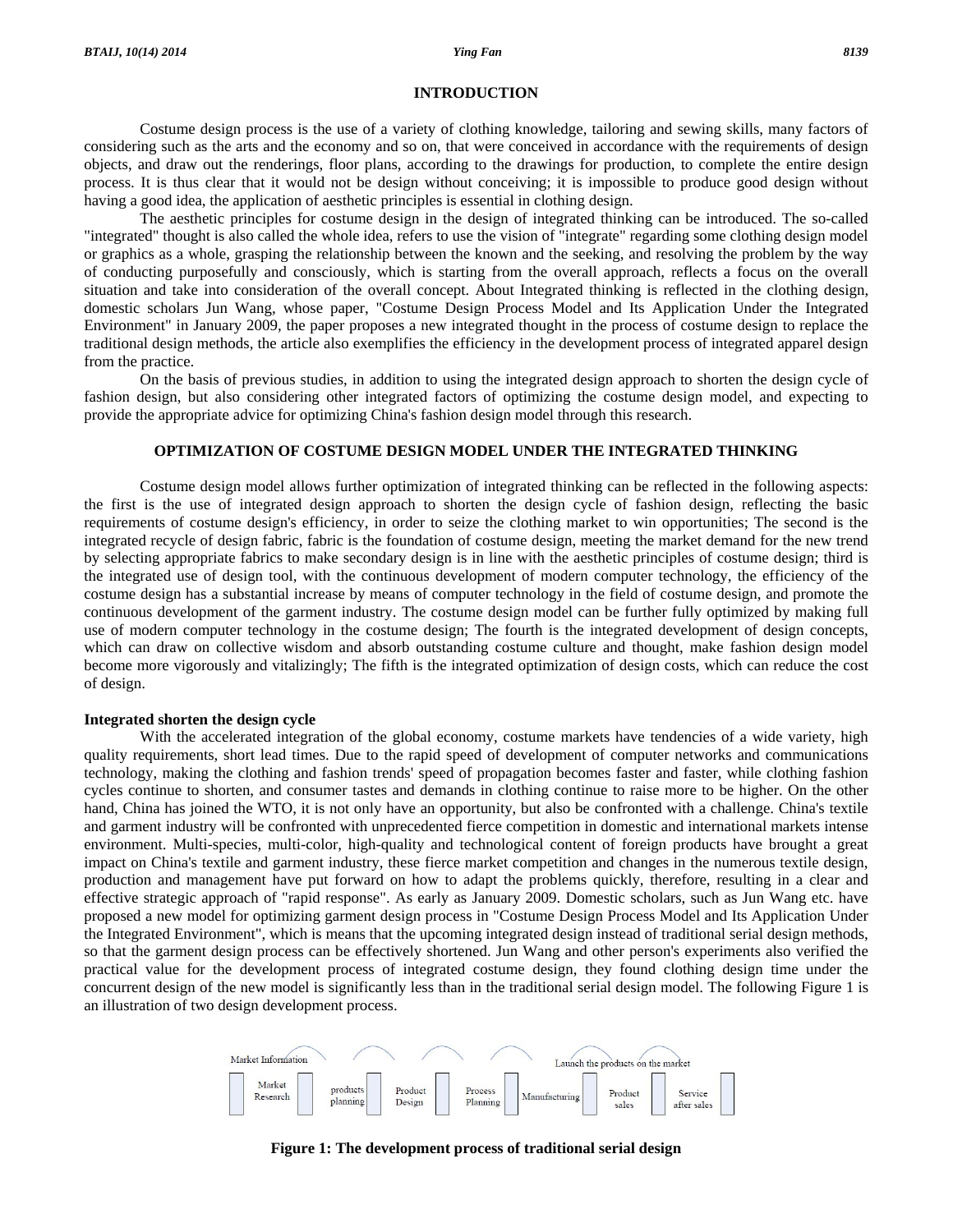The development process of traditional serial design is dividing the whole development process of entire costume product into many sequences, the various departments and individuals are simply only doing their own part of job, and is implemented in a relatively independent manner, the last department hands the results to the next department after the work is completed. The development process of costume design are processing in sequence between the various departments step by step, which affected the considering of the overall product development process. And if any one link is breaking down, it must be traced back to the beginning of a link up again, resulting in the design cycle is too long.

 Specifically development process engineering of concurrent design (shown as Figure 2) is that: in the early product development, organizing the collaborative project team to work with a variety of functions, so that the staffs can understand the requirements and information apparel product design from the outset, actively researching involved in the business of the department, and to provide the necessary requirements to designers, many prone problems can be resolved early in the development of apparel products, thus ensuring the quality of fashion design, to avoid wasting a lot of rework, during product design and development, making the clothing concept design, the structure design of fabric, costume design process, customer demand eventually integrate as a whole to consider, complete the costume design with the fastest speed by the quality required. Each job is done by the related project group. Team members arrange their own work in the process of apparel design process, but can feedback the information regular or timely and solve the problems with coordination by comprehensive considering.



**Figure 2: The development process of concurrent design** 

 From the above Figure 2, there are many drawbacks in serial product development process. The primary issue is sector-based organization has seriously hampered the speed and quality of product development. Product designers is difficult to take into account the needs of customers, manufacturing engineering, quality control and other constraints in the design process, it is likely to cause reactions lag between fashion design and clothing manufacture; The design of costume products' manufacturing and collocation are poor, make clothing product development process into the cycle changes of design, processing, testing, repeat, leading into design changes too much, resulting in apparel product development cycle is too long, the high cost of clothing, and can not meet the demand of the apparel market. Concurrent design is Focusing on the concept of overall situation, mainly focusing on the system integration and overall optimization in the process of design development. In traditional serial design and development process, the assessment of the various departments' work just look at the various departments to complete their tasks whether good or not, and lacking the global thinking, therefore, there are a lot of limitations. As for the concurrent design, the design work is mainly to see if there are new ideas, whether creative, whether products have excellent quality and practical performance. It does not fully pursue the best single department, the local process and individual components of clothing, but pursuing the overall optimization in the process of design development, and craving overall competitiveness of costume products.

#### **Integrated recycling of design fabrics**

 In modern fashion design, an excellent designer must fully grasp the fabric of performance and features, such as the understanding of the characteristics of woven cotton fabric and silk knitting fabrics, as well as the characteristics and applicative fields of ultra-fine high-tech functional fabrics, and also can be applied by many design factors such as colors, structure and fabric etc. Comprehensively, only in this way can design a good work in line with the market trend clothing.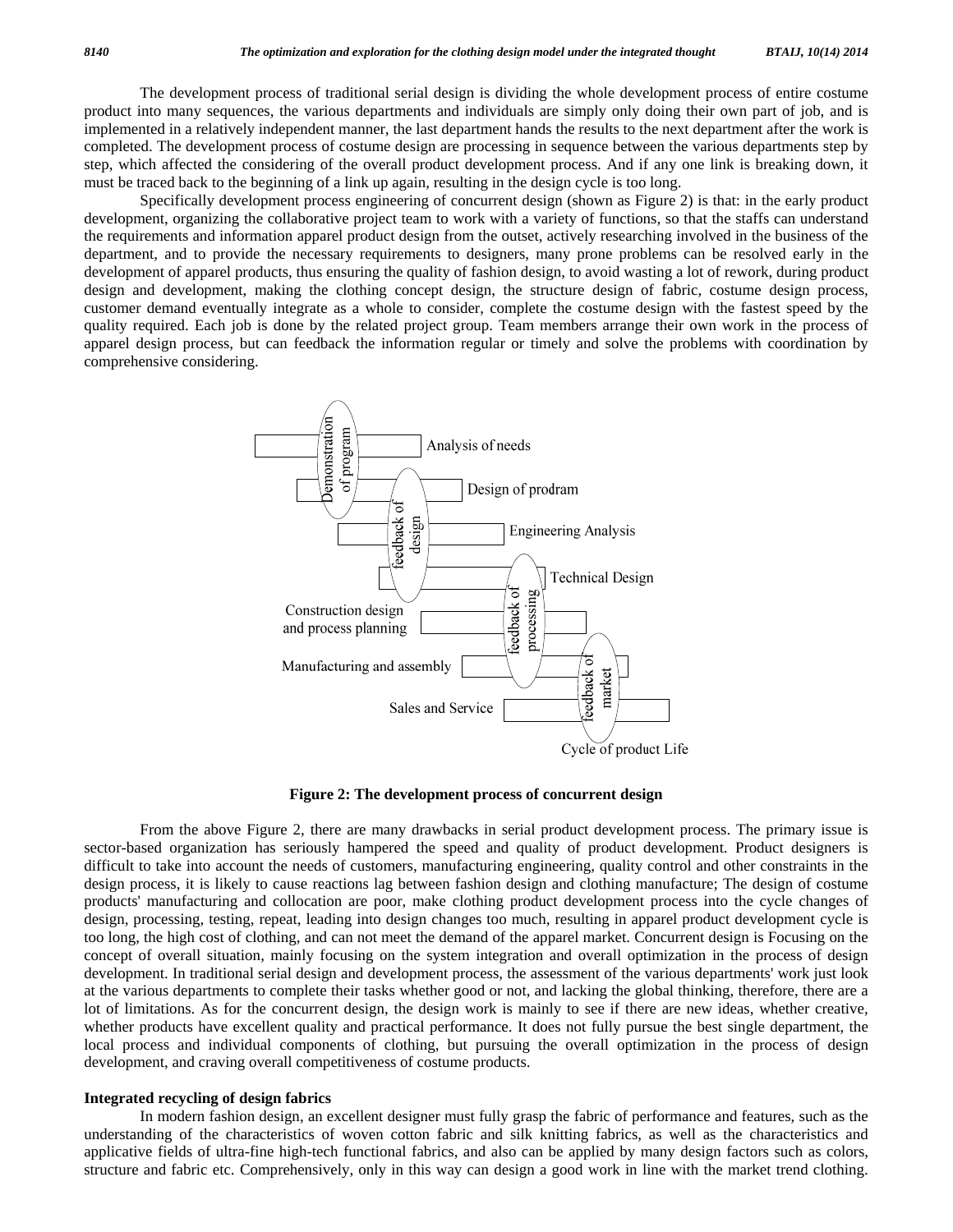Designer can use a variety of techniques according to their own design ideas to integrate recycled fabric, and express their design ideas. For example, by a variety of new ways to make fabrics wrinkle or deform grinding etc., make the original fabric be creatively integrated to process, so that the fabric properties and appearance presented unexpected style change, in order to meet the apparel market trend changes. For example, some clothing utilize a large number of decoration, such as threedimensional design of cut flowers, bright beads pieces, feathers and various synthetic gemstones. Another example, in order to create a warm cultural customs, some of the fashion designers who are deliberatly attempt to make every effort to explore a variety of an exotic atmosphere and art materials of ethnic characteristics, persuing the integrated dependencies between high-tech materials and cultural integration of ethnic. In the costume design and development process, designers use a variety of distinctive artistic ways to carry out the special treatment for costume fabric, such as: scattered pins, three-dimensional stitching or floating yarn etc. These all can be as the created methods and means in the process of design. For the young people those who seek extraordinary personality and experience the cultural charm, the unique charm is possessed by these garments will lead to a new clothing trends. (Figure 3 shows the integrated recycling of fabric and national cultural)



**Figure3: The integrated recycling of fabric and national cultural** 

 Thus, the integrated recycling of fabric broaden the fabric of space position of artistic creation in the clothing, enrich people's design ideas, it is not only embodied the designer's imagination, it is even a great form of visual fabric performance by clothing itself impact, it can be said that a new design methods. This design approach through specific fabric processing techniques, so that spatial form of materials, organizational structure, mechanism of the effect and other changes. which is achieving a fabric integrated recycling capabilities, thereby forming a primitive, strange, humorous, sharp, grotesque and other innovative visual arts effect, making the costume design model get a new optimization, and then making the costume designs become more lively and interesting, gives a unique sense of art for people.

#### **Integrated using of design tools**

 Currently, CAD design is making costume design efficiency have greatly improved by using a variety of advantages of modern computer technology. Compared to manual drawing, the application of garment CAD drawing has many advantages: firstly, saving time and effort. CAD as a product of scientific and technological progress, there is a strong advantage and vitality, it replaces the processes and steps which are cumbersome and uneasy to do in the manual drawing by people, such as the process of the arc, the transfer of provincial way, and the applications of prototype ; Secondly, to reduce the error. In the hand drawing, due to the precision value of measurement tools, human errors, the errors which can not be resisted etc. are all bringing a certain degree of deviation for plate, It may be able to reduce this error if it is an experienced master worker of hitting the board, however, handmade work is difficult if someone wants to produce high standard, classic type of plate, instead, the computer software can be easily to do that; Thirdly, reduce overall costs. Use the drafting which is designed by computer-aided, although investment of technology is so high, but at the same time reducing the human and material resources, those same old manual methods will be eliminated, and reducing the total cost. By practical system of computer CAD that allows designers to design clothing styles and clothes on screen tablets. The computer can store a large number of styles and patterns for designers to select and modify, so that the design process can be greatly shortened. Meanwhile, the combination of integrated thinking in the design process of concurrent design, making full use of the original garment technology, and to absorb the current rapid development of computer technology, outstanding achievement in information technology, making it be the foundation of the advanced clothing design and manufacture of technology. In addition, due to the mutual integration of Internet and garment technology of computer CAD, greatly enriching the design ideas and costume's artistic creativity of designer, the designer can not only search for the desired clothing style and design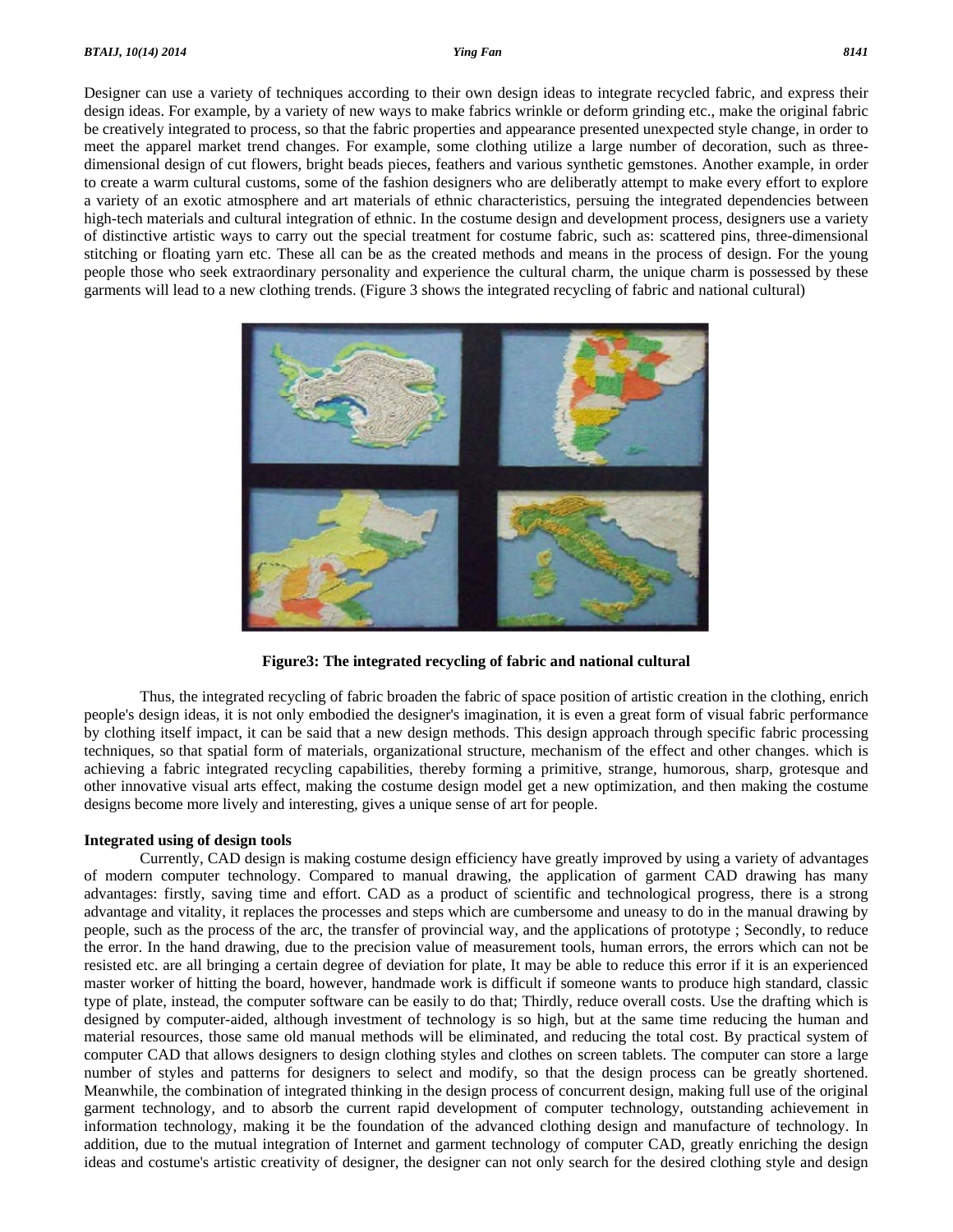information on the Internet, but also discussing the style of clothing patterns with the customer on the computer screen, and timely modificating the costume design which is based on customer requirements, it can also display the effect by trying-on the clothing on the computer screen. Use this method to design better clothing model is further fully optimized, and will surely warmly welcomed by the market.

### **Integrated development of design conception**

 Conceiving, refers to stopping a series of ideological activities in the process of writing article or creating literary works by author, including certain theme, select the theme, discuss and explore proper planning construction of expression and so on. "In the field of arts, Generally speaking, conceiving is the physical state before the abstraction becoming the material objects, that is the process of which eyes of the FT is transformed into" the hearts of the S ", that is the process of the abstraction is gradually becoming clear, whether in life or in arts, and all the design needs to stop, when we are talking about the design, it is inseparable from human activities in a series of thought, and it is inseparable from conceiving, some people often feel poor in costume design ideas, and do not know how to start, or the gap of conceiving is so large between the final work and the original idea that the effect can not be reached in their expectation. Therefore, in the process of costume design, integrated development of design conception becomes very important, for example, Metersbonwe is one of the leading brand in retail industry of casual wearing, firstly adopting the opreating model which is combined with outsourcing the production and using the franchisee's business league to process the production and sales of the brand casual clothing and apparel, the company focused on brand building, product design, channels and management of supply chain and so on. Metersbonwe's success comes from its operating model which is taking the unusual way, that is asset-light business model, the company has paid attention to product design, brand maintenance and upgrading as well as information systems, internal management of supply chain management-based, according to authoritative statistics, the value in the form of clothing, typically processing sectors accounted for about 10% -20%; commercial channel operations accounted for 30% -40%; and brand operations accounted for 40% -50% the last two together accounting for up to 70% -90%. It is thus clear that brands and channels is the lifeblood of the development of the apparel industry (as shown in Figure 4: Configuration diagram of apparel value).



**Figure 4: Configuration diagram of apparel value** 

 In terms of brand building, Metersbonwe is going through a full range of brand building carefully, strengthening the system of brand promotion and brand marketing, so Metersbonwe is not only becoming one of the leading brand in domestic casual apparel, but also had achieved the title of "Famous Chinese Trademark" in 2006. In the aspect of the product design, Metersbonwe's costume design company with more than a hundred people and technology experts, they formed a very strong team for product design of clothing, its clothing product design's capabilities is in the lead to the other similar domestic apparel companies, keeping balance for the nastic requirements of domestic and foreign fashion products as well as the rational requirements of domestic sales channels and other objective conditions, in order to meet the pursuit of individual goals for younger generation of Chinese consumer's demand, providing a full range of "fashion consultant" type of casual apparel products design, while also focusing on internationalization and Chinese roots of product design. (Figure 5: Metersbonwe brand map).



**Figure 5: Metersbonwe brand map**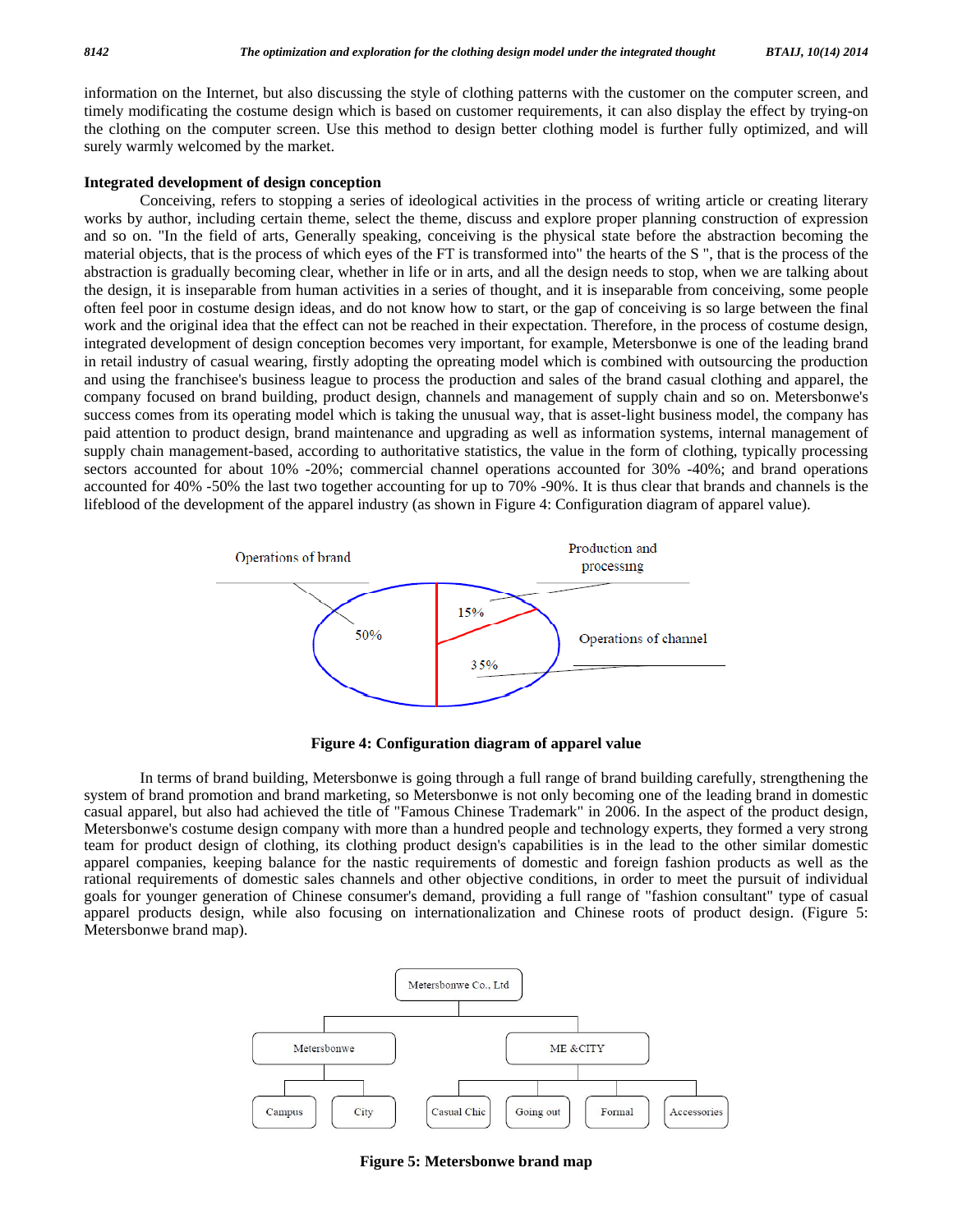From product design of Metersbonwe's costumes, you can see the integration of its pioneering design concept, its costume design is not only incorporates outstanding costume's cultural traditions from domestic and abroad, and they are fully considering various demands in product design which includes: fashion, different regional consumer demand as well as past sales of different products and so on, Metersbonwe will be annually organized core designers to France, Japan, China, Hong Kong and South Korea and other international markets to inspect; Assemble the various regions' agents together to solicit the advice of product development twice a year ; Developed the new models about 1000 on the basis of fully grasping the market information each year, of which 50% officially put into market. Meanwhile, Metersbonwe's headquarters also houses a collection of more than 8,000 pieces of various types of ancient China clothing, unique Chinese style elements is not only giving the inspiration for company's designers, but also enhance consumer's acceptance of the brand. (as shown in TABLE 1: Metersbonwe brand value).

| <b>TABLE 1: Metersbonwe brand value</b> |  |  |
|-----------------------------------------|--|--|
|-----------------------------------------|--|--|

| List name                  | Year | <b>Brand Value (Yuan)</b> | Rank |
|----------------------------|------|---------------------------|------|
| Hurun's private brand list | 2009 | 6.5billion                | 31   |
|                            | 2010 | 8.3 billion               | 48   |
|                            | 2011 | 11.5 billion              | 43   |
|                            | 2012 | 7.8 billion               | 19   |

 The body of costume design is the human, good design ideas is matching the people's consumer psychology and meeting people's consumption demand, prevalent clothing means that the changes of people's costume aesthetic psychology and aesthetic norms, screened that under the different periods and environmental conditions, people's balance and harmony between individual performance and design criteria, and then fashion designers to grasp the pulse of popular clothing, insighting into the prevailing trend of clothing, targeting on a layer of touching costume consumer's spending objects, hobbies, market demands for the design orientation when they are processing the conceptual design. Only in this way can they make design ideas comply with the tide, trend to mature, and achieving some inventions. The success of Metersbonwe product design is a clear example, which also shows the integrated development of design concept is in favor of the further optimization of costume design model.

#### **Integrated optimization of design cost**

 Currently, there are some fashion designers are having the relatively vague understanding of design cost in the process ofcostume design, and also having the scanty understanding of the fabric costs construction. As a good designer, in addition to outstanding capabilities for costume design, but also need to have basic knowledge of fashion design cost, and requiring them to have a general framework of entire apparel design costs, so as to be qualified clothing designer. The design cost covers many aspects, the most basic is the initial valuation of the fabric, the fabric costs include many factors that can be summarized by the following formula:

Fabric cost price = raw material of greige cloth costs (included weaving fees) + dyeing or printing expenses

+tidy process fees + test after finishing playing volume packaging costs + tax + all aspects of loss (1)

We can explain the above formula by a simple example, such as fashion designers need to design casual clothing styles, they need to purchase cotton fabric. If they are considering that convenient tailoring and tangible benefits for costume, they can use wide fabric, such as if they are choosing to purchase conventional woven fabrics, finished width is 57 ", the yarn is 20X16, density is128X60, then advance into consideration of which the greige cloth will have a shrink loss during the process of processing before dyeing fabric becomes into finished fabrics of dye, purchasing greige cloth's width should be 63. If 63", then the fabric price of  $20X16$  is 11 yuan per meter, then the estimate of dyeing processing fee is 3 yuan per meter, finishing the processing fee is  $$ 1$  per meter, while other cost estimates (including inspection and rolling packaging costs + taxes  $+$  all aspects of the loss of fees) are almost about 1 yuan per meter, the data into formula 1, then  $57$ ,  $20\overline{X}16,128\overline{X}60$ finished fabric dyeing valuation is calculated as follows:

Fabric cost price  $=$  raw greige cloth's costs (included weaving fees)  $+$  dyeing or printing expenses  $+$  tidy process fees  $+$  test after finishing playing volume packaging costs  $+$  tax  $+$  all aspects of loss

Woven fabrics dyed product price  $= 11$  yuan / m +3 yuan / m +1 yuan / m +1 yuan / m

 $= 16$  yuan / m around

 Since the range of apparel fabrics' species is relatively broad, the above following is just the initial introduction of the basic fabric of accounting methods, specific and detailed costing of each fabric needs the designers to learn and ask more in terms of a selection of fabric, and learning from the market practice. Designer only to master the basic fabric integrated on the basis of accounting methods can make clothing design model be further optimized in terms of cost, its designed apparel products are having more competitive.

### **CONCLUSION**

 Costume design is a whole concept in itself, involving many disciplines, likewise, integrated thinking also reflects the overall scientific concept, and introducing integrated thinking in costume design, costume design model can be further